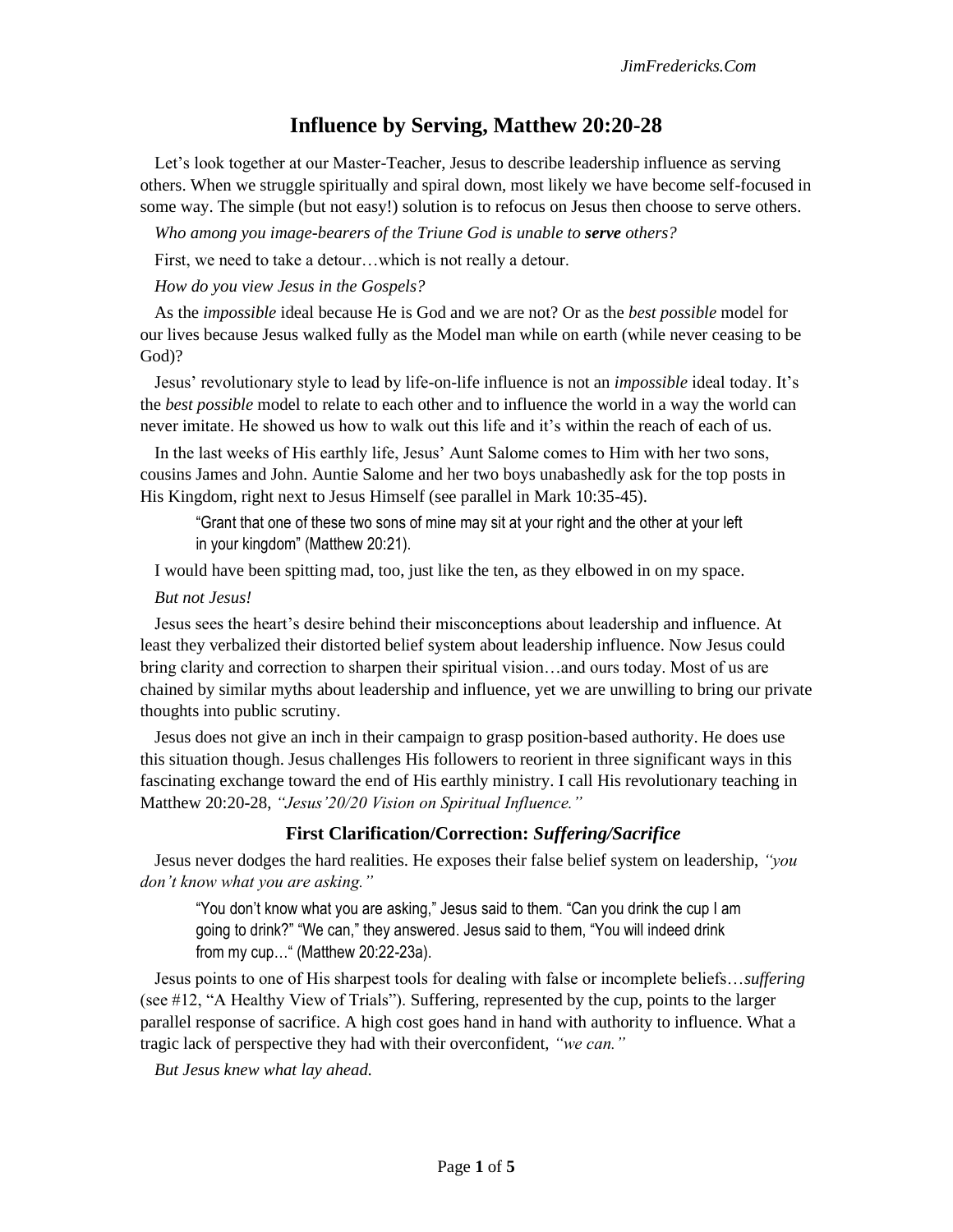Jesus needs battle-toughened leaders who would stay the course to further His influence to the ends of the earth. S*uffering* can be a great teacher. Sacrifice is part and parcel of advancing the Kingdom and strengthening the *Family* and *Kingdom* of God. We must develop a healthy theology of pain and loss and suffering, or we will drop out when we get uncomfortable. God uses hard times for our good (Romans 8:28). *"Yes, you will drink my cup of suffering."* 

Leadership influence like Jesus demands sacrifice. The sooner we accept this Reality, the more benefit we receive from trials.

### *But is this really sacrifice?*

Sacrifice focuses on the *present* cost; investment focuses on the *future* abundance. Investment seems to me like it better represents God-Reality, our choice to limit something today in view of a greater future gain.

## **Second Clarification/Correction:** *Sovereignty*

Positions of responsibility and authority are not ours to grasp, but His Father's to give. God is the ultimate Promoter.

Jesus said to them, "… to sit at my right or left is not for me to grant. These places belong to those for whom they have been prepared by my Father" (Matthew 20:23).

Today's common leadership philosophy profiles potential candidates more on the outward than the deep inner work in our lives. Preparation according to society comes through schooling, past accomplishments, passing a battery of tests, and/or a special so-called leadership personality or giftedness. Society pulls us toward the outward.

If we mark leaders by their credentials, such influencers/leaders may lead on *their* terms, even while the Son of Man draws us to lead from what He has formed deeply within. God radically changed Samuel's perspective just before anointing David as king. *"Man looks at the outward, but God looks at the heart."* 

Unfortunately, if we win office by campaigning, then we will have to work just as hard to hang on to it. When our Father in heaven calls, He sovereignly assumes ultimate responsibility for developing servants and appointing each person to their unique work.

Oh, we also play an important role in partnering with Him, for sure. It's a *Both/And*  partnership. Yet, it's *never* about our sufficiency, strengths, preparation, heritage, schooling, gifting or personality. In fact, Paul said that when he recognized his true weakness, that's when he is strongest (2 Corinthians 12:19). It's about God's sovereignty. There is only *one* Commander-in-Chief in the Kingdom army. That position is already filled…and not by us!

Influence means *our* sacrifice and *His* sovereignty. We confuse these at our own risk*.* We willingly embrace God's plan and position for our lives without grasping and grabbing for more and bigger and better. And without disqualifying ourselves with the false "humility" of *"I'm not worthy!"* God makes us worthy with His life.

He is sovereign; not us. We cultivate our lives deeply in the *"garden plot"* He has placed us. In His timing God will widen our influence. *"Bloom where you are planted."* Influence and equity with people, anointing and power for transformation, all flow from *His* favor through service, like with Jesus.<sup>1</sup> Only the power of the relational Trinity can do this. He is God and we are not.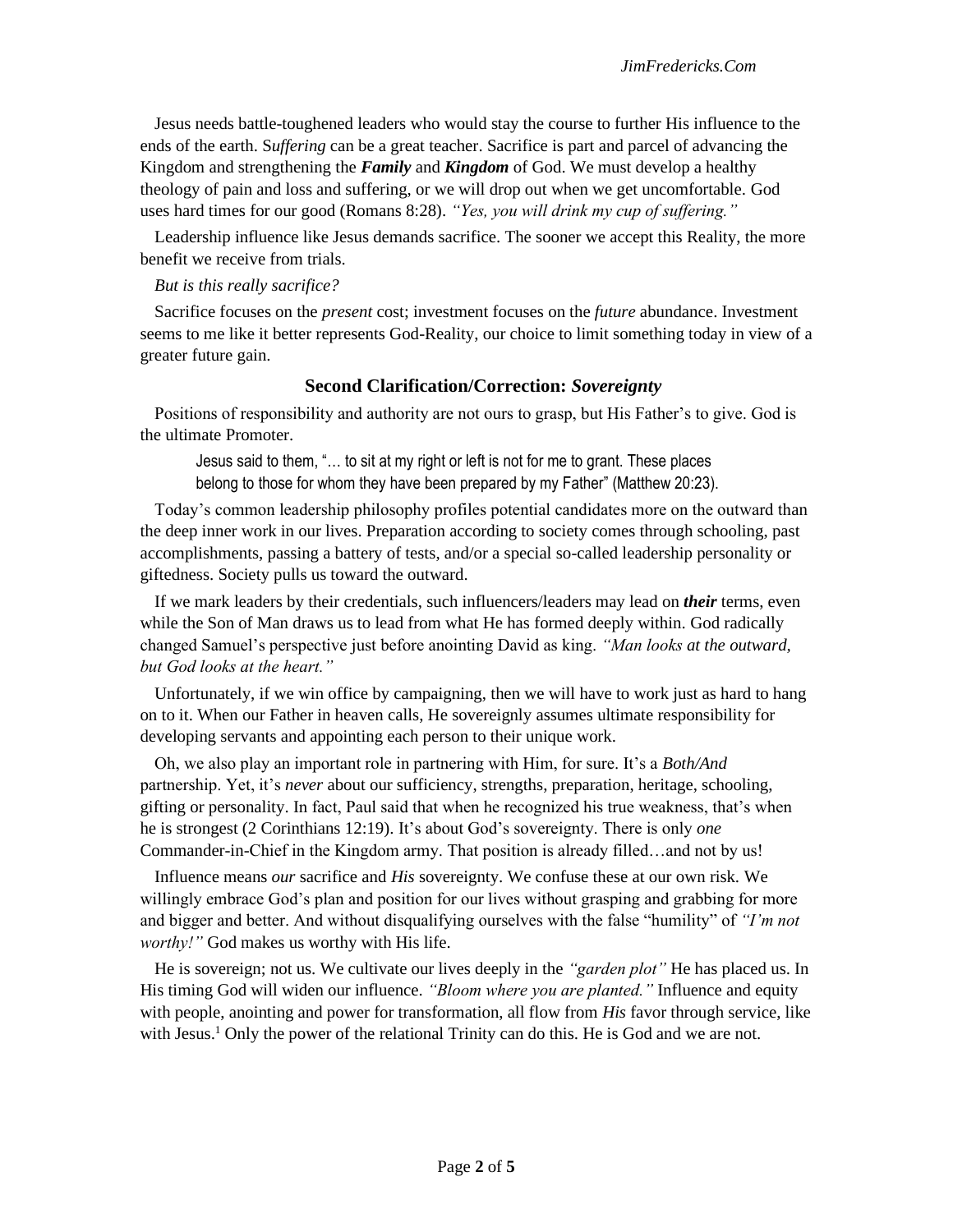# **Third Clarification/Correction:** *Service*

Finally, Jesus radically redefines *true greatness*. He first exposes the ego-centered attitudes of the other ten disciples. They were outraged that James and John tried to get the edge. But no more ticked off than I would have been.

*"Drat! They thought to ask first!"*

When the ten heard about his, they were indignant with the two brothers (Matthew 20:24).

Jesus then calls His community of emerging leaders together. *"Let's huddle up together!"*  Trinitarian leadership is *always* about *T-E-A-M* (**T**ogether **E**veryone **A**ccomplishes **M**ore), community, togetherness, collaboration, connectedness, relationship**.** "Team" is God's original design since He *is* the original Team, the Father, Son and Spirit. If it takes a Team of Servants to rule the universe (Father, Son and Spirit), how much more is team needed to foster growth in a local faith-community?

Team and *koinonia*-based leadership are not some new, 21<sup>st</sup> century add-on. We have been designed in the image of community, *T-E-A-M,* the Triune God Himself. Together in community Jesus exposes the faulty, position-based leadership emphasis of many who are in charge in this world. He knows how seductive power and position are (not wrong; dangerous). His  $21<sup>st</sup>$  century apprentices must grasp the nuances of authentic leadership defined as service to safeguard God's people.

Jesus called them together and said, "You know that the rulers of the Gentiles lord it **over** them, and their high officials exercise authority **over** them" (Matthew 20:25, **emphasis**).

### *Jesus uses few words in verse 25, but who needs more?*

We have all personally experienced powerbrokers whose authority rests in position and visibility. Jesus seems to imply that leadership that primarily seeks positional-authority will in time normally lead to harsh, controlling attitudes. He points to these religious rulers of the day and their resulting self-referenced actions that follow (see Matthew 23:1-12 for a description of how they lead).

The repeated word *"over"* exposes the dominating pull and shove of the top-down system. Controlling, prevailing on others to serve *their* vision, plan or program, demanding loyalty (not wrong, just limited). Attitudes of control and competition grip these leaders in business, home and society (and unfortunately also in some churches or church movements).

Do you remember the original request of James and John for position and power? Their words expose their mental model on leadership (that is, *"leadership equals positional authority"*). Firstcentury society looked at positional-based leadership and said, *"It's good! Give me more!"*<sup>2</sup> This subtle, prevailing attitude of control reasserts itself with every generation since this virus flooded the world through the Fall in Genesis 3.

Jesus, however, is not seduced. He reveals their false views on leadership as the common misconception of the  $1<sup>st</sup>$  century…and also of the  $21<sup>st</sup>$  century. Primarily position-based or topdown leadership naturally seeks a rank *above* others. *"Lord it over." "Exercise authority over."*

Power. Position. Place. Control. Visionary. Calling the shots. Buck stops here. Make it happen. Up front. Expert. Visibility. Answer Man (of course, with Christian leaders, *"for the good of*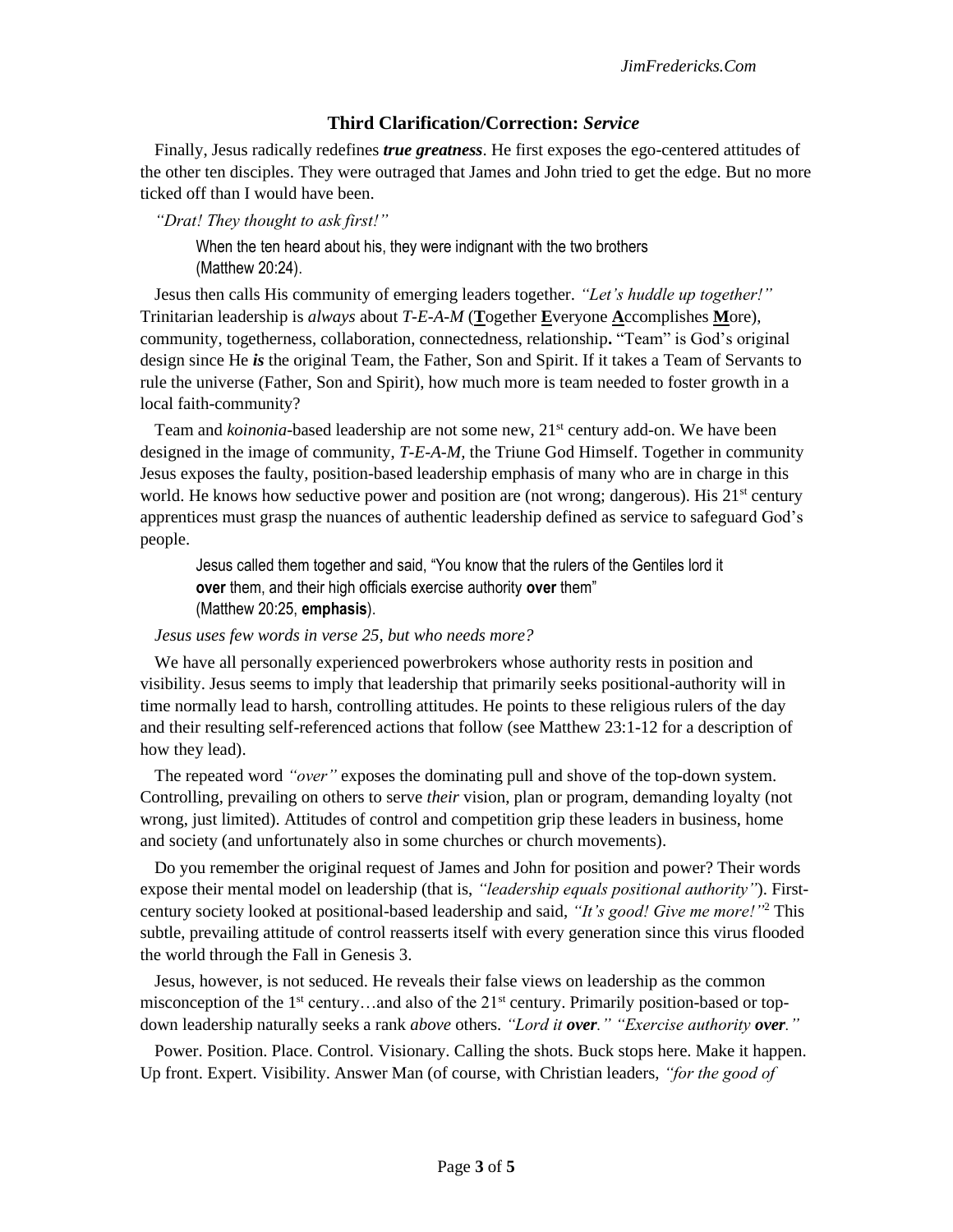*others"*). Some leaders today are uncomfortable in any position without control…and mistakenly call it strong leadership.

God never intended power and authority to be for the self-preservation of the leader. Leadership authority is to protect and provide for *others*.

Jesus does not criticize the drive of His cousins for *greatness*. Striving to do something that has long-range impact on people is a reflection of God's unblemished image. God designed us for significant purpose. Jesus simply proposes an alternative, a revolutionary way to lead through relational influence. This way aligns consistently with God's nature and His original design of humanity.

With a sharp contrast to the leadership style of His day (*"Instead" = "not so with you"*), Jesus sketches out His simple, revolutionary style of leadership. What does it take to be authentically great?

"Instead, whoever wants to become **great** among you must be your **servant**, and whoever wants to be **first** must be your **slave**" (Matthew 20:26-27, **emphasis**).

Jesus describes true leadership influence as upside down compared to the world-philosophy. Jesus turns society's value-system on its head (so it's right side up!) He calls His people to another kind of leadership, an approach in which leaders arise out of the pool of servants since they exist in order to *serve* others regardless of cost.

*We move towards true greatness when we serve others without expecting any return!*

"Not so with you. Instead, whoever wants to become great among you must be your servant, 27 and whoever wants to be first must be your slave— 28 just as the **Son of Man** did not come to be served, but to serve, and to give his life as a ransom for many" (Jesus in Matthew 20:26-28, **emphasis**).

The greatest influencer is actually the greatest servant. *Everyone* can become an effective *community* leader/influencer in their *"garden plot."* Such leadership flows out of serving, *relational authority* first, rather than on *positional authority*. For instance in the 1<sup>st</sup> century church, a slave may pastor a church where his master attended. Such leadership influence is well within the grasp of each of God's people, when we give up the illusion that we can run our own life or control others.

Let me take a quick run through a few verses to let the Spirit of God convince you even more deeply about our call as *servants*. You and I, with every other believer are:

- created for serving (Ephesians 2:10).
- saved for serving  $(2 \text{ Timothy } 1:9)$ .
- called to serving (1 Peter 2:9-10).)
- pointed toward serving (Matthew 20:26-29)
- authorized for serving (Matthew 28:18-20)
- gifted for serving (1 Peter 4:10-22, 1 Corinthians 12:4-11)
- provided with more through serving (Luke 6:38),
- needed for serving (1 Corinthians 12:27).
- to be equipped for serving (Ephesians 4:11-12). and
- will be rewarded for serving (Colossians 3:23-24).

Since we are never more like Jesus then when we serve and serving *IS* its own reward, serving with Jesus releases fresh life to the weary.